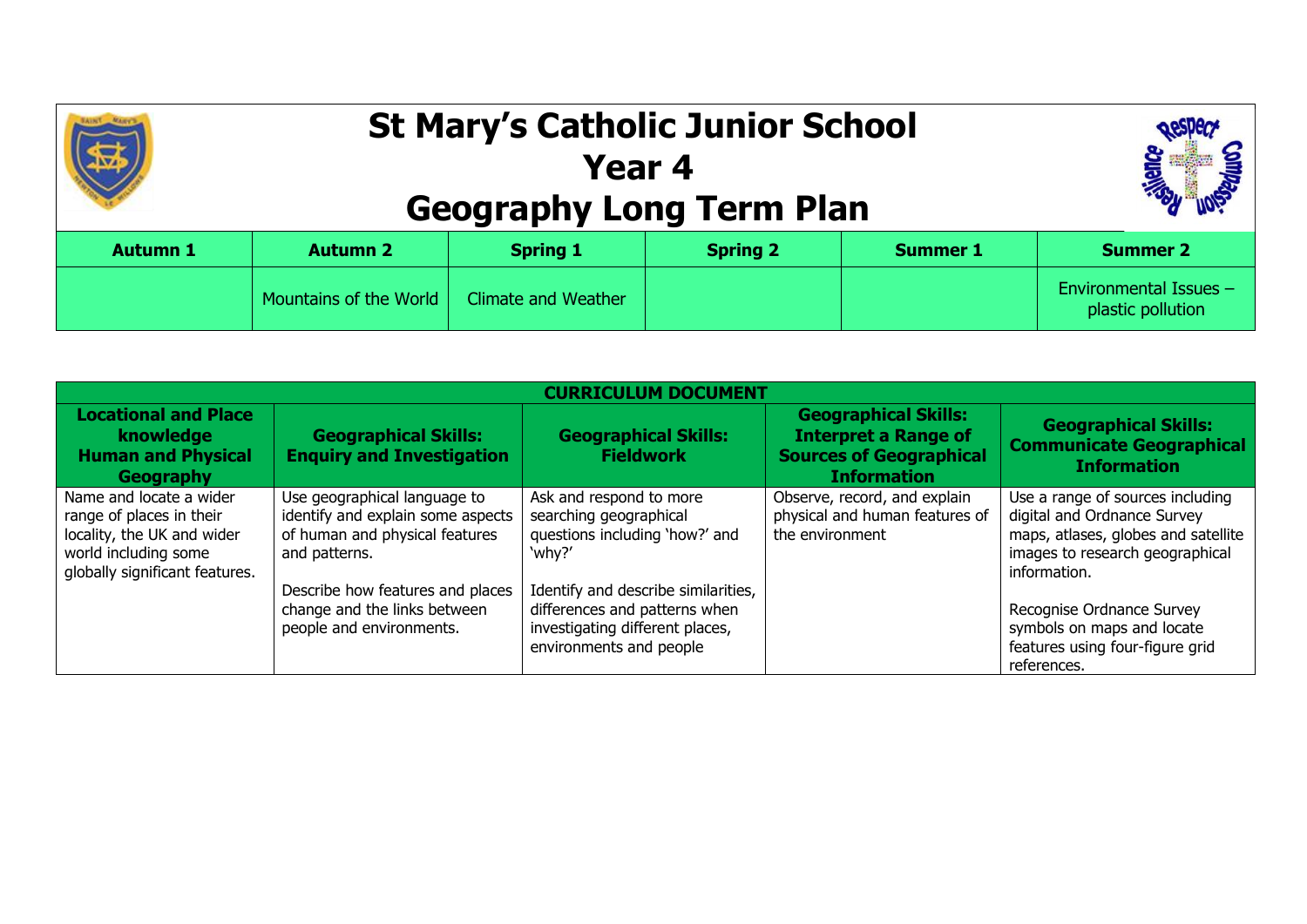| <b>CURRICULUM ENTITLEMENT</b>    |                                                                                                                                                                                                                                                                                                                                                                                                                                                                                                                                                                                                                                                                                                                                      |                                                                                                                                                                                                                                                                                                                                                            |                                                                                                                                                                                                                                                                                                                                                                                                                                                                                                                                                                                                         |  |
|----------------------------------|--------------------------------------------------------------------------------------------------------------------------------------------------------------------------------------------------------------------------------------------------------------------------------------------------------------------------------------------------------------------------------------------------------------------------------------------------------------------------------------------------------------------------------------------------------------------------------------------------------------------------------------------------------------------------------------------------------------------------------------|------------------------------------------------------------------------------------------------------------------------------------------------------------------------------------------------------------------------------------------------------------------------------------------------------------------------------------------------------------|---------------------------------------------------------------------------------------------------------------------------------------------------------------------------------------------------------------------------------------------------------------------------------------------------------------------------------------------------------------------------------------------------------------------------------------------------------------------------------------------------------------------------------------------------------------------------------------------------------|--|
|                                  | <b>Key Geographical Knowledge</b>                                                                                                                                                                                                                                                                                                                                                                                                                                                                                                                                                                                                                                                                                                    | <b>Vocabulary</b>                                                                                                                                                                                                                                                                                                                                          | Assessment Criteria - 'Can I? statements'                                                                                                                                                                                                                                                                                                                                                                                                                                                                                                                                                               |  |
| <b>Mountains of</b><br>the World | • The seven largest summits of<br>the continents: Mount Everest<br>(Asia), Aconcagua (South<br>America), Denali (North<br>America), Kilimanjaro (Africa),<br>Mount Elbrus (Europe), Mount<br>Vinson (Antarctica), Puncak<br>Jaya (Australasia)<br>Himalayas: biggest range on<br>Earth<br>Mount Everest: tallest mountain<br>$\bullet$<br>on Earth.<br>Biggest mountain range in<br>Europe: Alps; in North America:<br>the Rocky Mountains and in<br>South America: the Andes<br>Fold mountains: Himalaya,<br>$\bullet$<br>Alps, Andes<br>• Fault-block mountains: Sierra<br>Nevada mountains in the USA<br>Volcanic mountains: Mount Kea<br>$\bullet$<br>in Hawaii, USA<br>Dome mountains: Round<br>$\bullet$<br>Mountain in Canada | altitude, ascend, base, continent,<br>country, crust, dome mountain,<br>elevation, erosion, fault, fault-<br>block mountain, fold mountain,<br>inner core, iron, hill, magma,<br>mantle, mountain, mountain<br>range, mountaineer, outer core,<br>peak, pinnacle, plateau, range,<br>slope, summit, tectonic plates,<br>valley, volcanic mountain, volcano | Can I ask and respond to more searching<br>$\bullet$<br>geographical questions including 'how?' and 'why?'<br>Can I name and locate mountains and mountain ranges in<br>$\bullet$<br>the all 7 continents?<br>Can I use geographical language to identify physical<br>$\bullet$<br>features and patterns?<br>Can I describe how mountains change over time?<br>Can I use an atlas (including digital) to research<br>mountains?<br>Can I record where mountains are on a world map and<br>$\bullet$<br>recognise where they are on a globe?<br>Can I explain the physical features of a mountain range? |  |
| <b>Climate and</b><br>Weather    | The seven continents: Europe,<br>$\bullet$<br>North America, South America,<br>Africa, Asia, Australia and<br>Antarctica.<br>The Atacama Desert (Chile) and<br>$\bullet$<br>the UK<br>The six climate zones:<br>$\bullet$<br>Polar (eg Greenland)<br>$\bullet$<br>Temperate (eg Germany)<br>$\bullet$<br>Arid (eg. Northern Africa)<br>$\bullet$<br>Tropical (eg Peru)<br>Mediterranean (eg Portugal)                                                                                                                                                                                                                                                                                                                                | Adaptation, annual, area, atlas,<br>biome, climate, climate zones,<br>coast, continent, desert, Equator,<br>evolved, humidity,<br>interdependence, latitude,<br>longitude, North/South Pole,<br>polar, precipitation, rainfall,<br>region, sub-tropical, temperate,<br>thermometer, tropical, weather                                                      | Can I ask and respond to more searching<br>$\bullet$<br>geographical questions including 'how?' and 'why?'<br>Can I identify climates around the world?<br>$\bullet$<br>Can I use maps, atlases and satellite images to research<br>climates around the world?<br>Can I use geographical language to identify and explain<br>some aspects of physical features and patterns?<br>Can I describe how climate and weather changes over<br>time?<br>Can I make links between people and their environments?                                                                                                 |  |